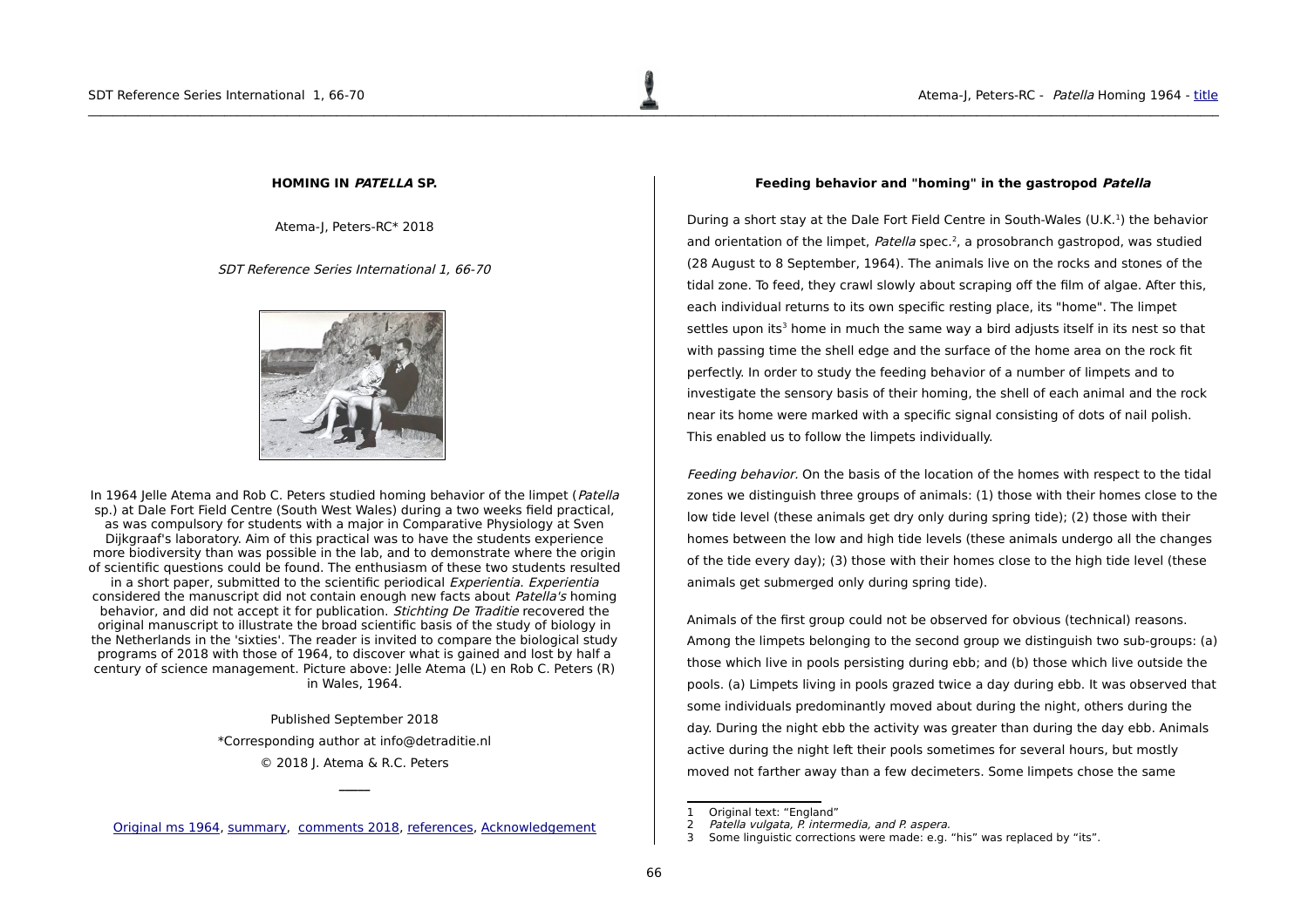direction every time they left their homes, without, however, always pursuing exactly the same course. Before the flood reached the pool again, most limpets were either at home or on their way home. About 1 to 3 hours after the tide had receded from the pool, another period of activity began. (b) Limpets living outside the pools almost all crawled about upon the rocks during the night ebb. During the day ebb, generally those who had their homes in the shadow crawled about. During damp weather (fog) there was much more activity than during dry weather. Animals of this sub-group traveled over long distances (up to two meters). They were almost all back at home before high tide. A few did the last distance under water. About 1 to 5 hours after emergence from the water by the falling tide the limpets began to creep again.

Animals of the third group, getting submerged only during the spring tide, were found in and under the splash zone. In their active period, which lasted in our case about one week, they behaved as has been described for the limpets of sub-group 2b. They moved distances up to one meter. Apparently they do not move during the long dry periods, which last about 3 weeks. Their faeces were stored under their shell. So it seems that they are more or less sealed off from the external world during this time. The foregoing data show that *Patella* was not at rest during the ebb tide as is often assumed<sup>[4](#page-1-1)</sup>. On the contrary, our limpets were creeping and feeding during ebb, when there was no danger of drying out or of being carried away by the water, whereas they stayed at home during the flood-tide.

"Homing". Some preliminary experiments were carried out in order to clear up in which way Patella manages to find again its home after a feeding period and before the flood comes up. A priori, orientation might be based upon visual, gravitational, chemical or tactile stimuli — or on a combination of these. For the experiments animals were chosen that had their homes on large but movable (by two men) stones. By turning the stone while they were away from home, though still on the stone, orientation to incident light and to gravity were tested. Orientation to

chemical stimuli (marks on the rocks, trails of mucous) was roughly checked by means of scrubbing the route of their course with soap and water while they were away. Orientation on the basis of tactile stimuli was tested by damaging the surface of the stone by creating a circular groove of a few centimeters wide with a diameter of about 20 centimeters, around their home, again while they were away. Combinations of these three methods including turning of the stone together with scrubbing and the application of a groove were also tried. However, in nearly all cases the limpets still found their way home. Unless one would assume that Patella recognizes its home visually - which seems rather improbable with regard to the structure of its simple eyes - another assumption seems inevitable, *i.e.* that the limpet, besides knowing from experience the characteristics of the next-door environment of its home, has a kinaesthetic sense by which it records its locomotory movements. In this way the animal could permanently be aware of its position with regard to its home. As to the knowledge of the rock surface we observed that Patella, when creeping, contacts the ground with its tentacles. When we took an animal from the rock and put it on a smooth aluminum plate, it followed minute scratches on the plate. All limpets that were taken from their home during ebb and put on the rock at a distance of about 20 centimeters, in arbitrary directions, were back at home before high tide. In similar experiments with animals that were taken on their feeding way during ebb, about 75% returned to their home. Further experiments are needed to solve this orientation problem in the limpet.

# <span id="page-1-0"></span>**Zusammenfassung**.

Das Verhalten der Schnecke Patella in der Brandungszone einer englischen Felsküste wurde beobachtet. Die Tiere krochen während der Ebbe nahrungsammelnd auf den Felsen herum, begaben sich aber vor Eintritt des Hochwassers zurück zu ihrem fixen Ruheplatz (ihrem "Home") und verharrten dort bis zur nächsten Ebbe. Weder Umdrehen des bewohnten Felsblocks (zur Änderung der Licht- und Schwerkraftrichtung) während die Bewohner auf Futtersuche unterwegs waren, noch

<span id="page-1-1"></span><sup>4</sup> See for example Barrett & Yonge 1964, p. 128.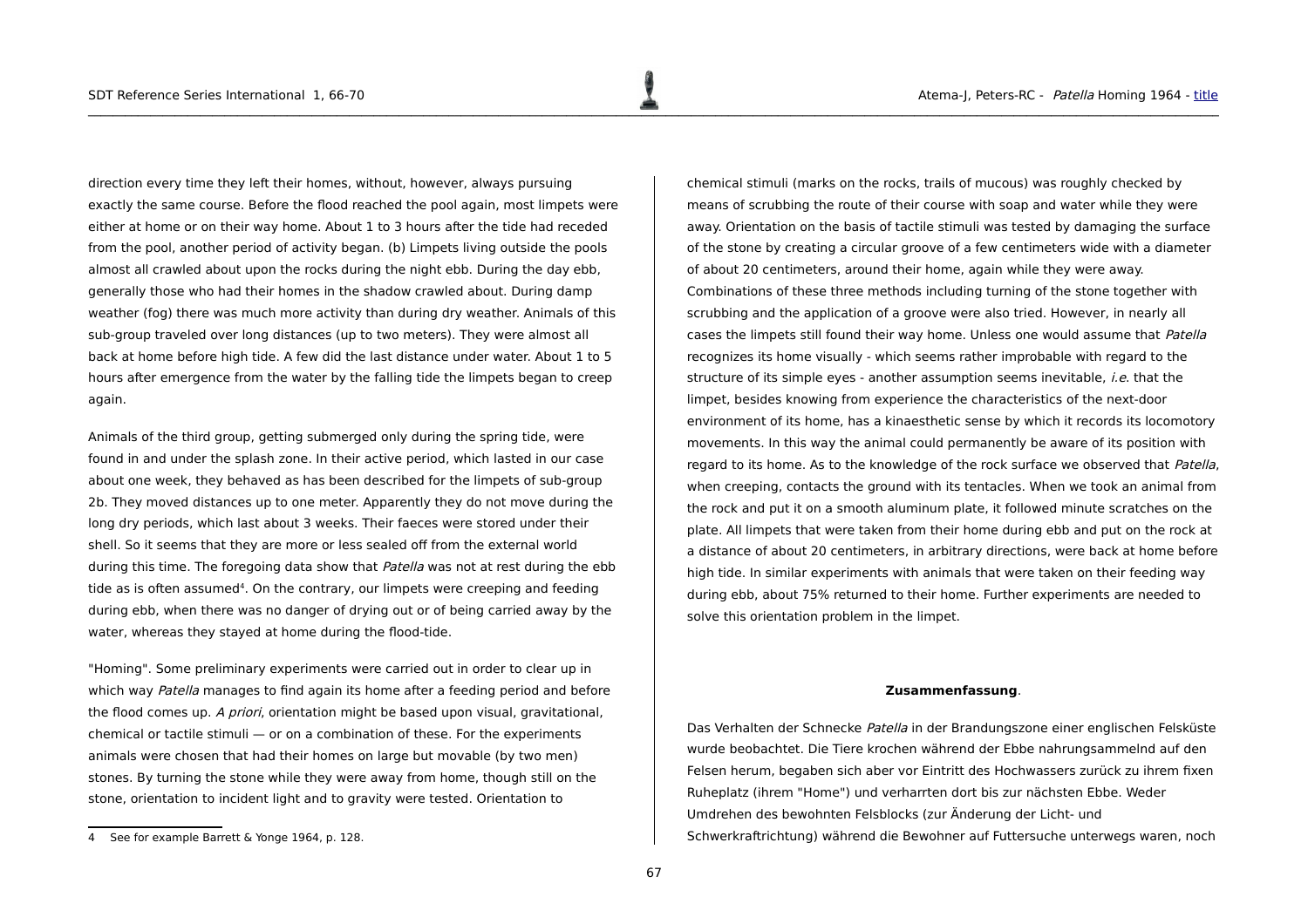Schrubben der Oberfläche (zur Entfernung etwaiger chemischer Reizmarken) oder Anbringen eines kunstlichen Grabens im Felsen rings um das Heim (zur Störung taktiler Orientierung), noch auch die Kombination all dieser Eingriffe verhinderte die zeitgerechte Heimkehr der Tiere an den Ruheplatz. Es wird daher - neben erfahrungsbedingter Kenntnis der nächsten Umgebung des Heims – raumliches Orientierungsvermogen auf kinästhetischer Grundlage angenommen.

## <span id="page-2-0"></span>**Comments 2018**

In retrospect it is surprising that our manuscript did not give figures of the number of Patellas studied. This is the more surprising as the Dutch version of the field trip report does give more detailed information. Apparently we – the students – did not realize the importance of such data. The Dutch version of the field report mentions about a hundred Patellas in all, but does not specify how many animals were tested more than once (Atema & Peters 1964). The overall outcome, however, is that the strongest interference with homing is caused by displacement during grazing, and by interfering with the gravity stimulus. See the results section of the original field trip report hereafter (translated by J.A. from Atema & Peters 1964):

#### Experiments

1. Gravity Sense. During ebb tide we rotated 3 rocks, each with 10-15 Patellas that were 5-20 cm away from home. The rocks were about 40x40x40 cm. Directly after the subsequent flood, all but 3 *Patellas* appeared to be home. We repeated this experiment twice.

2. Light Sense. See 1 above.

3. Chemical Sense. During ebb tide, when they were up to 1 m away from home, we soaped and scrubbed 5 home areas of about 20 *Patellas*. By the subsequent flood they were all home. We

repeated this experiment 3x.

4. Touch Sense. During ebb tide, when the snails were as much as 2 m away from home, we hacked in the rock surface around the home site of 310 *Patellas* a circular groove of about 3 cm wide. We did this in 2 places. By the next flood they were all home.

5. Combination of 14. During ebb tide we rotated, scrubbed and hacked a rock with about 12 *Patellas* that were 520 cm away from home. By the next flood only one snail was not home. 6. General direction sense. (a) During ebb we took 7 *Patellas* from their home and displaced them about 20 cm in random directions. By the next high tide they were all home. (b) During ebb tide we displaced 20 moving *Patellas* by 10-30 cm in random directions. By the next flood 75% of displaced snails were home. (c) During ebb we picked up and placed 4 moving Patellas each onto its own home 5-20 cm away. One *Patella* moved away from its home and settled permanently 10 cm away.

Unlike today, literature search in 1964 had to be done by hand and on foot; not by computer and through the internet. It took time; lots of time. That, and the pressure to continue with our regular major programs instead of elaborating the Patella manuscript after the field work trip, must have been the cause for the absence of more references than just Barrett's guide to the sea shore (Barrett & Yonge 1964). On the other hand, profesor Dijkgraaf - who submitted the ms on our behalf - did not have any objections, although he felt somewhat embarrassed by the rejection afterwards. We did not know at the time that our neighbors from Amsterdam University had made a similar field trip to the Ambleteuse coast with professor Punt, and to Wales Menai Strait in 1958 and 1959 respectively (Kristensen & Parma 1968). The results of these earlier studies and of later, more sophisticated work, corresponded remarkably well with our field trip findings of 1964. Whereas most of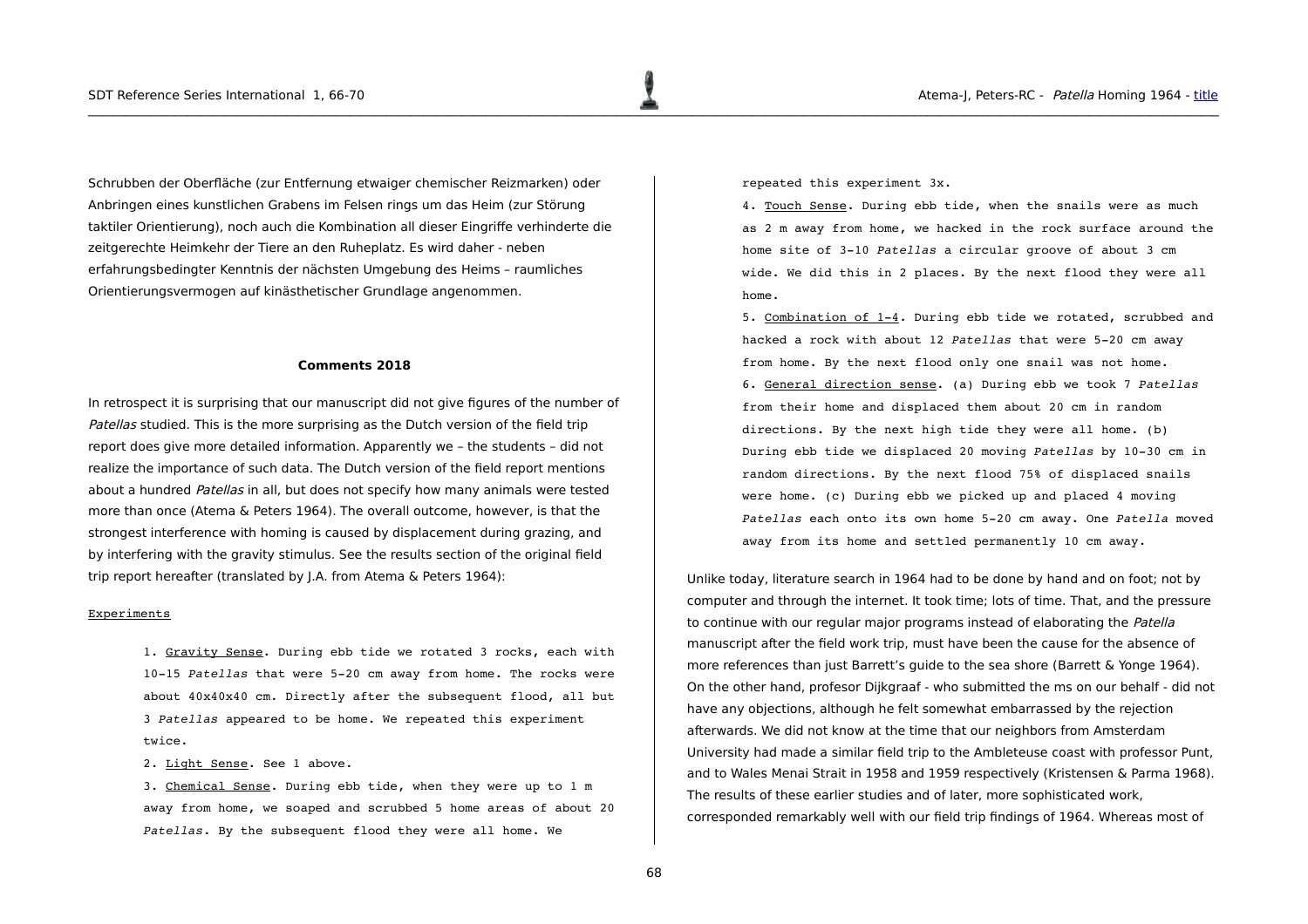the later studies deal with grazing behavior in general, timing, population density (e.g. Blackmore 1969, Chelazzi et al. 1990, Chelazzi 1992, Funke 1968, Jenkins & Hartnoll 2001, Papi ed. 1992, Santina et al. 1994, Salvini-Plawen 1971), only a few tackle the homing enigma more in depth. If we compare our observations of 1964 with later published work, we feel most comfortable with the papers of Blackford-Cook (1969), Cook et al. (1969), Gray & Williams (2010), Hartnoll & Wright (1977), Ng et al. (2013), and Williams et al. (1999). These authors describe a homing frame which matches our observations of 1964.

Grazing**:** what we experienced as a discrepancy between our 1964 observations and publications on homing and grazing, turned out to be just one of the six sides of the 'orientation cube'. Limpets graze at high tide during daytime, and show nocturnal activity at ebb depending on geography (Blackford-Cook 1969, Gray & Naylor 1996, Gray & Williams 2010, Hartnoll & Wright 1977, Santina et al. 1994). The timing of grazing is, among other things, controlled by endogenous clocks and exogenous factors like water spraying and light conditions (Gray & Williams 2010, Santina & Naylor 1993). Our findings that switching on a torch at night induced a grazing limpet to return to its home, and that the limpets at the *Pelvetia canaliculata* zone only began to graze at spring tide, match these later, more elaborate, experiments nicely.

Homing: Without disrespect to other researchers, we consider the papers of Blackford-Cook (1969) and Williams et al. (1999) most revealing with respect to the neural mechanisms underlying homing behavior. Blackford-Cook concludes that distant cues are not relevant for homing, neither mucous trails (cf. also Hutchingson et al. 2007, Ng et al. 2013), or dead reckoning. What seems to be essential for homing is knowledge of the terrain, in other words the internal presence of a 'cognitive map' (cf. O' Keefe & Nadel 1978). Whereas no specific cue could be found on which the homing faculty would depend, the slope of the rocks in combination with the light conditions (Williams et al. 1999) seemed to play an essential part. In absence of a specific homing-controlling stimulus, we still wonder how exactly

limpets find their homes. How should we interpret, for instance, Professor Punt's finding that limpets could home after having their tentacles removed, or after having their mantles damaged. Why has damaging of the shell rim such a deteriorating effect on the homing capacity (Kristensen & Parma 1968)? What does it mean that limpets rest at their homes with their heads downward. (Williams et al. 1999)? May we consider this as proof of the existence of a gravity-based bi-sensor system (Schöne 1984)? These facts in combination with the findings of Williams et al. (1999) on the effect of rock slopes suggests the shell may play an key part in orientation. After all it is no simple thing to carry a solid and rigid piece of carbonate on one's back all the time.

The future: For future experiments we would suggest to have a closer look at the part played by the shell in regulating the activity and in forming an internal map of the surroundings. During activity and grazing, the dynamically changing load of the shell might very well contribute to the construction of an internal map. And since sensitivity to the magnetic field of the earth has been demonstrated in several gastropods (Prato et al. 1996), one might investigate possible influences of the earth magnetic field on orientation and homing as well.

#### <span id="page-3-0"></span>**References**

Atema-J, Peters-RC 1964. Het "Homen" van Patella. In: Verslag van de excursie naar Dale (H.H.W. Veldhuis ed.), Comparative Physiology – Utrecht, pp 8-10. Barrett-JH, Yonge-CM 1964. Collins pocket guide to the sea shore. Collins – London. Blackford-Cook-S 1969. Experiments on homing in the limpet Siphonaria normalis. Anim. Behav. 17(4), 679-682.

Blackmore-DT 1969. Studies of Patella vulgata L: 1. Growth, reproduction and zonal distribution. J. Exp. Marine Biol. Ecol. 3(2), 200-213. Chelazzi-G 1992. Invertebrates (excluding arthropds).

In: Animal homing (Papi-F ed.). Chapman & Hall – London. pp. 19-45.